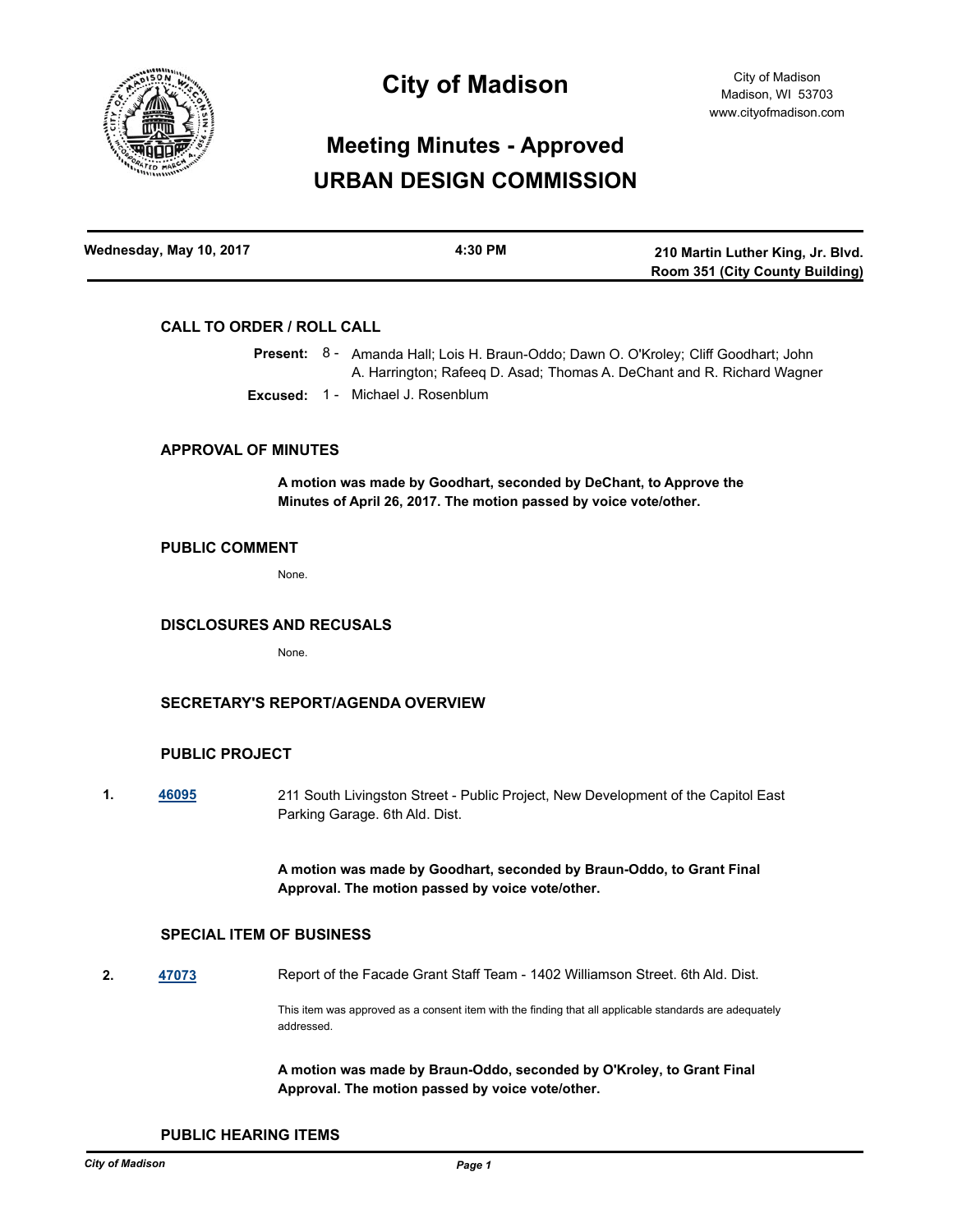addressed.

**3. [46732](http://madison.legistar.com/gateway.aspx?m=l&id=/matter.aspx?key=50735)** 3204 & 3228 Golden Copper Lane - Comprehensive Design Review for "Maple Grove Commons." 7th Ald. Dist. This item was approved as a consent item with the finding that all applicable standards are adequately

> **A motion was made by Braun-Oddo, seconded by O'Kroley, to Grant Final Approval. The motion passed by voice vote/other.**

**4. [46094](http://madison.legistar.com/gateway.aspx?m=l&id=/matter.aspx?key=50147)** 2420 East Springs Drive - Comprehensive Design Review for a Pole Sign for "Bob's Discount Furniture." 17th Ald. Dist.

> **A motion was made by DeChant, seconded by Hall, to Grant Final Approval. The motion passed by voice vote/other.**

**5. [44222](http://madison.legistar.com/gateway.aspx?m=l&id=/matter.aspx?key=48414)** 3758 East Washington Avenue - Redevelopment of the Klein Greenhouse and Garden Center in UDD NO. 5. 17th Ald. Dist.

> **A motion was made by Harrington, seconded by Asad, to Grant Final Approval. The motion passed by voice vote/other.**

**6. [46483](http://madison.legistar.com/gateway.aspx?m=l&id=/matter.aspx?key=50498)** 1004 & 1032 South Park Street - Three Buildings of 3-5 Stories Containing 12,287 Square Feet of Commercial Space, Five Live-Work Commercial Spaces Totaling 7,337 Square Feet and 152 Apartments with Underground Parking in UDD No. 7. 13th Ald. Dist.

> **A motion was made by O'Kroley, seconded by Harrington, to Refer to the URBAN DESIGN COMMISSION meeting of June 28, 2017. The motion passed by voice vote/other.**

#### **UNFINISHED BUSINESS**

**7. [46541](http://madison.legistar.com/gateway.aspx?m=l&id=/matter.aspx?key=50548)** 6817 Winstone Drive - Appeal of Natural Lawn Application Denial. 1st Ald. Dist.

**A motion was made by Hall, seconded by Braun-Oddo, to Grant Final Approval. The motion passed by the following vote:**

- Ayes: 5 Amanda Hall; Lois H. Braun-Oddo; Dawn O. O'Kroley; Cliff Goodhart and Rafeeq D. Asad
- **Abstentions:** 1 Thomas A. DeChant
	- **Excused:** 2 John A. Harrington and Michael J. Rosenblum
- **Non Voting:** 1 R. Richard Wagner

## **ROLL CALL**

|  | <b>Present:</b> 7 - Amanda Hall; Lois H. Braun-Oddo; Dawn O. O'Kroley; Cliff Goodhart; |
|--|----------------------------------------------------------------------------------------|
|  | Rafeeg D. Asad: Thomas A. DeChant and R. Richard Wagner                                |
|  | <b>Excused:</b> 2 - John A. Harrington and Michael J. Rosenblum                        |